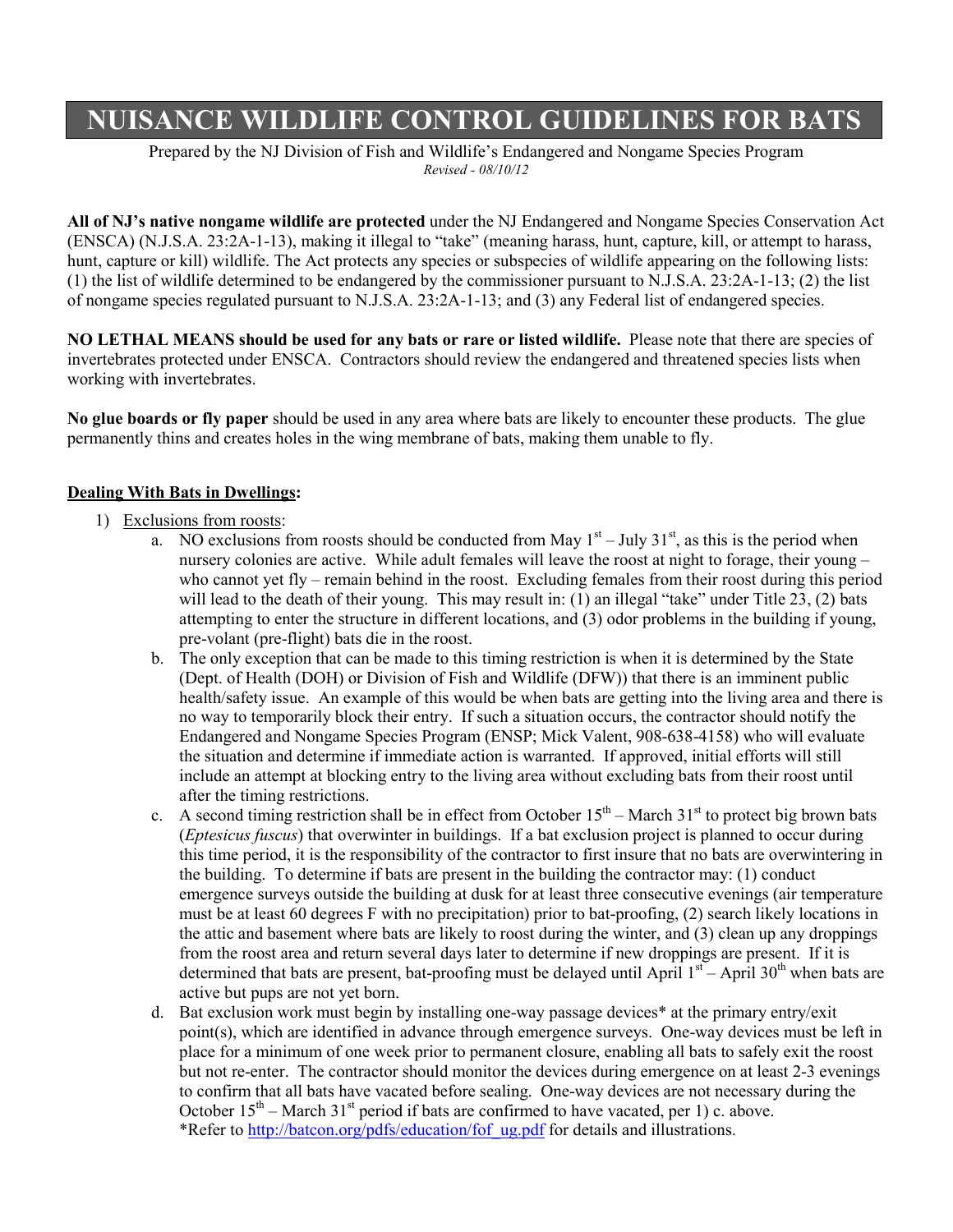- e. Evicted bat colonies will need to find another place to roost. They may begin nearby, in some cases finding their way into a neighbor's home. To accommodate the bats and avoid passing along a nuisance, a bat box should be installed. Ideally, install the bat box prior to exclusion so the bats have time to locate and acclimate to it. For bat box information and floor plans, visit [www.conservewildlifenj.org/protecting/projects/bat/.](http://www.conservewildlifenj.org/protecting/projects/bat/)
- 2) Bats in the living area in flight:
	- a. Bats in flight are very likely to be healthy bats. If it is determined by the DOH or DFW that no potential rabies exposure has occurred, then the bat should be released. Occupants should contact the NJ DOH or the local health department to seek advice as to whether or not there has been a possible exposure to rabies. Simply being in a room or house with a flying bat is typically NOT considered a potential exposure to rabies. However, if the bat was flying in the house when the occupants were sleeping, the NJ DOH may advise that rabies post-exposure treatment be administered to the occupants.
	- b. The bat should be confined to one room if possible. The contractor should close all doors to the room and open one or more windows or doors to the outside. Remain quietly in the room to confirm that the bat has flown out of the open window or door. Too much light and noise will only excite and confuse the bat, so if it is dark, leave on only enough lights to see the bat so you can confirm that it has flown out of the house. This usually takes less than 15 minutes. Once the bat has flown out of the house, close the window(s) and/or door(s).
- 3) Suspected sick or injured bats (i.e., bats crawling on the ground) and/or multiple bats dead on the ground: If there has been a potential exposure to a bat, contact the NJ Department of Health or the local health department to seek advice. If it is determined that no human exposure to a bat has occurred, then proceed as follows:
	- a. Using gloves, collect *dead* specimens by turning a plastic bag inside out over your gloved hand. Pick the bat up with the plastic bag and pull the bag around the bat. Soak the bat with enough  $\geq$ 10% bleach solution to dampen its fur and seal the bag. Place the bat and plastic bag in another zip-lock bag, seal it, and dispose. This protocol is designed to minimize the risk of fungus transmission into other populations [see 3) c. below].
	- b. Using leather gloves, collect *injured or sickly* bats (i.e., those crawling on ground) into an animal transport container. These bats may be taken to a licensed bat rehabilitator in NJ. For a list of rehabilitators, see [www.state.nj.us/dep/fgw/pdf/rehab\\_species.pdf.](http://www.state.nj.us/dep/fgw/pdf/rehab_species.pdf)
	- c. White-nose Syndrome (WNS; caused by a fungus (*Geomyces destructans*) that is not a danger to humans) has been confirmed in NJ's bat population and is killing large numbers of cave bats during hibernation. Greater than 90% mortality has been documented at some hibernacula. The characteristic white-nose symptom is not evident outside the hibernacula, and seriously affected bats usually die before reaching their summer roosts. ENSP is tracking potential WNS incidents and monitoring the surviving bat population statewide. Contact Mick Valent at ENSP (908-638-4158) to report and discuss the incident and location.